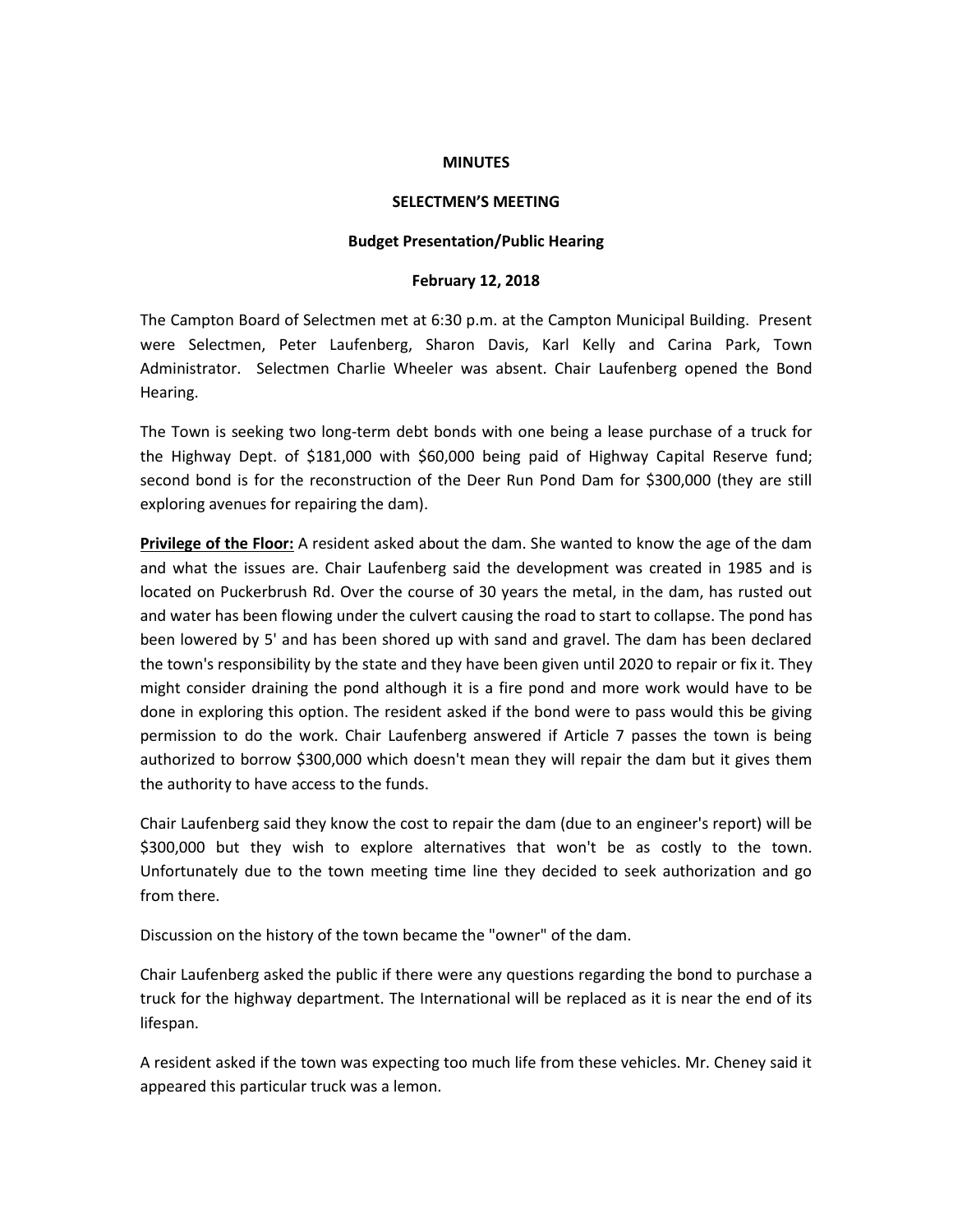Since there was no further public comments/questions Mrs. Davis made a motion to move the hearing; motion seconded by Mr. Kelly. All in favor. Public discussion is closed.

# **2018 Budget Hearing**

Chair Laufenberg gave a brief overview of the 2018 budget.

Budget is up about 3%. An increase of \$110,991.00 Overall there are couple of key items. 14% increase in healthcare costs with a 2% approved increase in COLA. There was also an approved merit pay for each employee in the amount of \$500. There was a reduction of \$215,000 in the highway budget as the Board moved \$195,000 for paving plus \$20,000 for gravel to create a new capital reserve for road improvements. There are changes in other budgets which they will talk about.

Carina Park, Town Administrator presented a PowerPoint visual which reflected the budget.

Chair Laufenberg continued with the SelectBoard's budget.

- Changes from last year town administor's salary has an increase \$60,000 to \$70,000.
- Town Administrator health line reflects the increase plus the change in the policy
- Financial Administration office assistant/part-time bookkeeper has been restructured with full-time Finance/HR position. \$43,680 is the salary.
- Assessing services remained the same for the upcoming year
- Legal expenses ran over a bit but is hard to pin down from year to year. It is still at \$20,000
- Planning Board budget remained the same
- ZBA secretary remained the same as did town mapping.
- Insurances had some increase which was nominal
- Advertising and regional association only change is Day Away Program which was approved recently.
- Trust Management fees had an increase.
- Town Welfare was lowered from \$30,000 to \$25,000
- Payroll taxes went up slightly.
- Merit pay went down, only budgeting for \$500 whereas previous year was \$750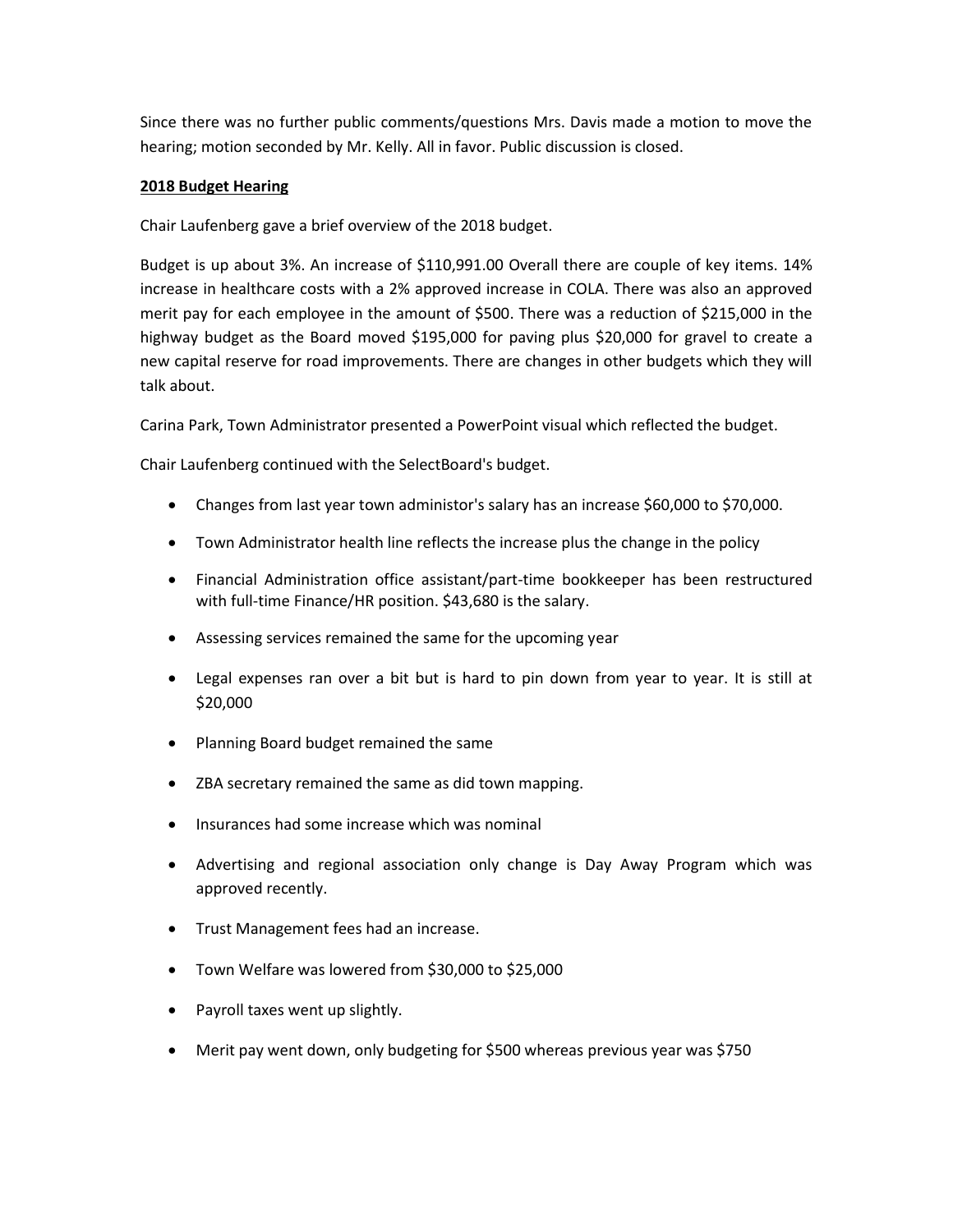- Town Clerk/Tax Collector's office employees will be getting a 2% raise; and the health insurance increase of 14% is also reflected.
- Fees to the state increased \$7,000.
- Police Dept. major increase is salaries which are up \$37,000. Campton PD salaries are lower than surrounding towns leaving the town at risk of losing their certified officers.
- Health insurance is up \$17,873; retirement up \$20,913. Fuels and maintenance is also up. Office supplies does show a decrease.
- Holiday line is blank as they have to budget for holidays but they don't know how that will be at this point not knowing who will take them off and who will be on duty.
- Highway Dept. budget is flat in comparison to last year. The major change was the move of paving funds to capital reserves.
- Recreation budget is the same.
- Library is up \$1,800
- Fire Dept. increase in payroll.
- Building/Cemetery/Conservation/Patriotic purposes is down a little bit (Building). No changes on Patriotic or Conservation Commission.
- Water/Sewer and Long-Term Debt. Town of Thornton Solid Waste last year they brought the fees down and they are being left as is for now. Chair Laufenberg added the transfer had record revenue this year due to sold recyclables.
- **•** Beebe River Water/Sewer numbers have been lowered.
- Long-term debt has gone down as well.
- Capital Reserves Petition Warrant Articles. There was a change for the way they have funded Capital Reserves. A CIP committee was developed. The CIP suggested a Capital Reserve fund for the highway dept., and they have strategic funding for reserve accounts.
- The suggestion is to fund the highway heavy equipment with \$100,000 to replace a grader next year.
- Municipal Building Fund has been leveled at \$10,000 which also covers maintenance.
- Deer Run Dam has costs to be incurred.
- Library Construction Capital Reserve fund is asking for \$15,000